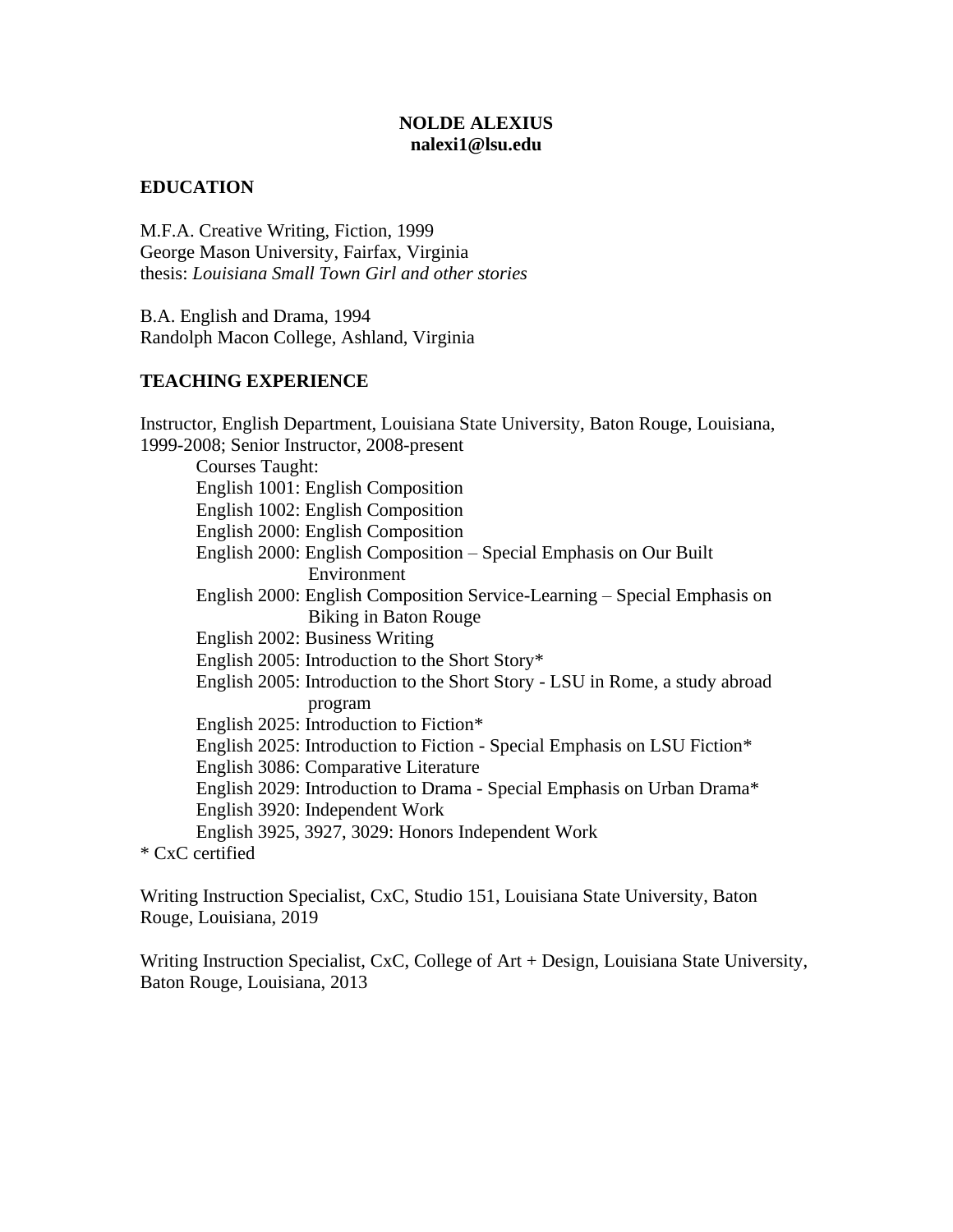Teaching Assistant, English Department, George Mason University, Fairfax, Virginia, 1997-1999

Courses Taught: Introduction to Fiction Writing Introduction to Creative Writing Reading Texts English Composition

## **AWARDS**

College of Humanities and Social Sciences ASPIRE grant, 2019 LSU Center for Community Engagement, Learning and Leadership Faculty Scholars Grant, 2017 Tiger Athletic Foundation Outstanding Instructor Award 2015 LSU Alpha Lambda Delta Freshman Honor Society, 2003 and 2009 Sigma Tau Delta Favorite Professor Award, 2008 Poets & Writers, Inc. Writers Exchange Competition in fiction, 2002 Louisiana Division of the Arts Mini-Grant in Literature, Fall 2000 and 1999 George Mason University Graduate Fellowship, 1998 George Mason University Foundation Award, 1997 Alumni Fellowship, George Mason University, Fairfax, Virginia, 1996

## **PUBLICATIONS**

essay:

"Mom and Mignon", *Country Roads Magazine Visual Arts Issue*, November, 2020

two-part series blog post:

"Podcast technology as a tool for student engagement and learning, no matter the academic discipline" and "Creating a collaborative learning opportunity through a podcast assignment," Communication Across the Curriculum, Louisiana State University, 2019

fiction anthology: *Best of LSU Fiction*, The Southern Review, 2010

fiction:

"Pioneering," *Phoebe: a journal of literature and art,* 2016

- Featured short story of the week in the Throwback Thursday blogroll series.

"Fair," *Country Roads Magazine*, June 2004

"Hush in This Heat," *The Southern Review*, Autumn 2000

"Hymn," *So To Speak: a feminist journal of language and art*, Spring/Summer 2000 "Pioneering," *Phoebe: a journal of language and art*, Fall 1999

professional article:

"Preparing for Your First Full-Time Teaching Position," *AWP Job List*, August 2000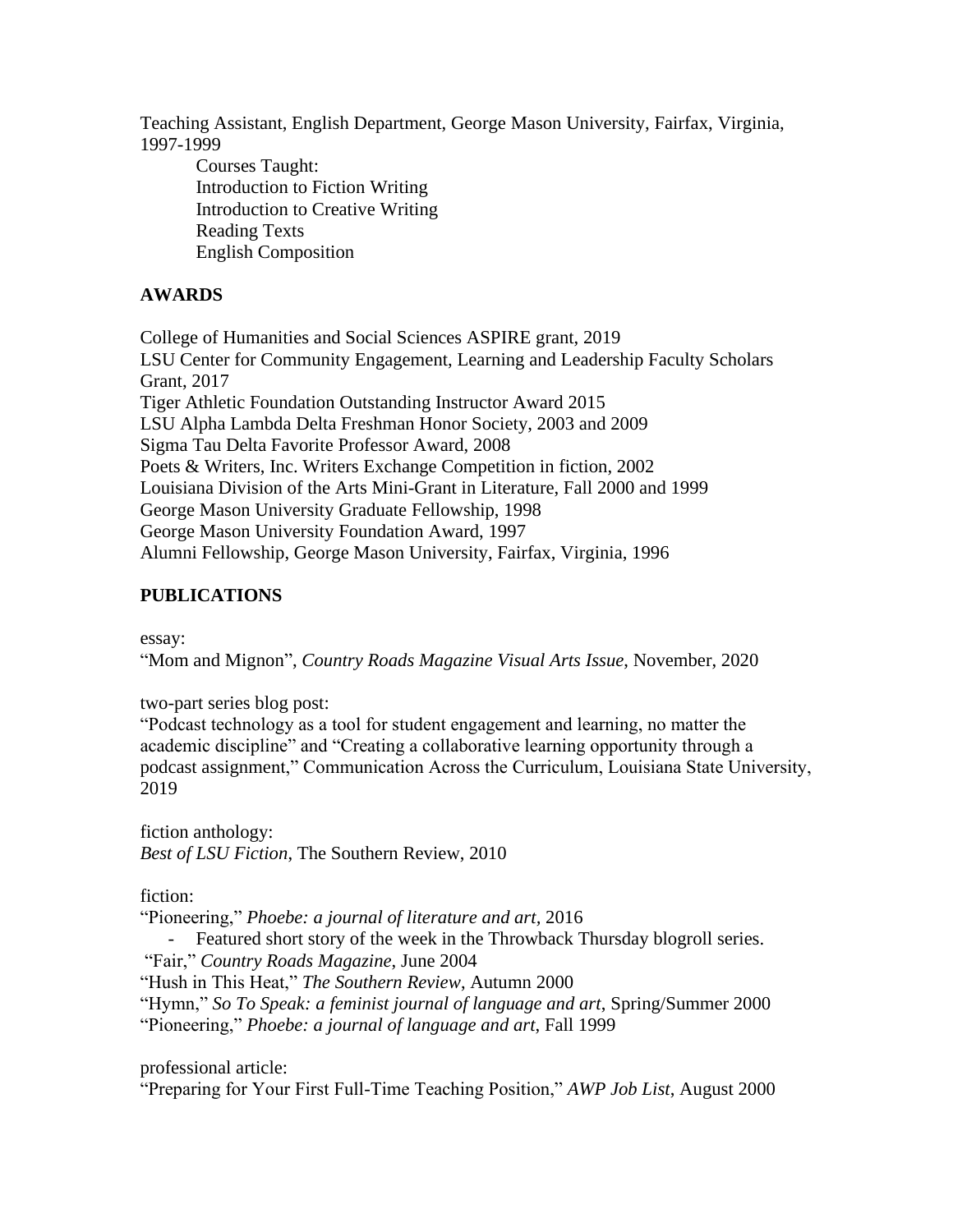interviews: "Interview with Ronlyn Domingue," *New Delta Review*, Winter 2006 "Interview with Richard Bausch," *New Delta Review*, Fall/Winter 2000

#### **LITERARY READINGS**

Louisiana Bound Rotary Club of Baton Rouge Louisiana Book Festival Sunrise Rotary Louisiana State Museum Lunchtime Lagniappe Series Highland Coffees Reading Series LACC Annual Conference Ogden Museum of Southern Art Jefferson Parish Library Words & Music Faulkner Festival LSU-E, LeDoux Library Alvar Branch Public Library Alexandria Rotary LSU-A Cavanaugh Lecture Series Readers & Writers State Library of Louisiana Citiplace Barnes & Noble Pirate's Alley Faulkner Society Women's Council Week Sims Memorial Library, Southeastern Louisiana University Housing Works Book Store, New York City

#### **PROFESSIONAL ORGANIZATIONS**

Associated Writing Programs 1996-present Women's National Book Association 2017 Bike Baton Rouge 2016 Open Air Bike Repair 2016 Dialogue On Race 2014 Cinderella Project 2014 Campaign for Louisiana 2014 LSUnited, 2011-2019 Baton Rouge Transit Coalition, 2011-2012 Mary Bird Perkins Taste of the Tournament Silent Auction Committee, 2010-2011

## **UNIVERSITY SERVICE**

Student Media Board presidential appointee, 2015-2019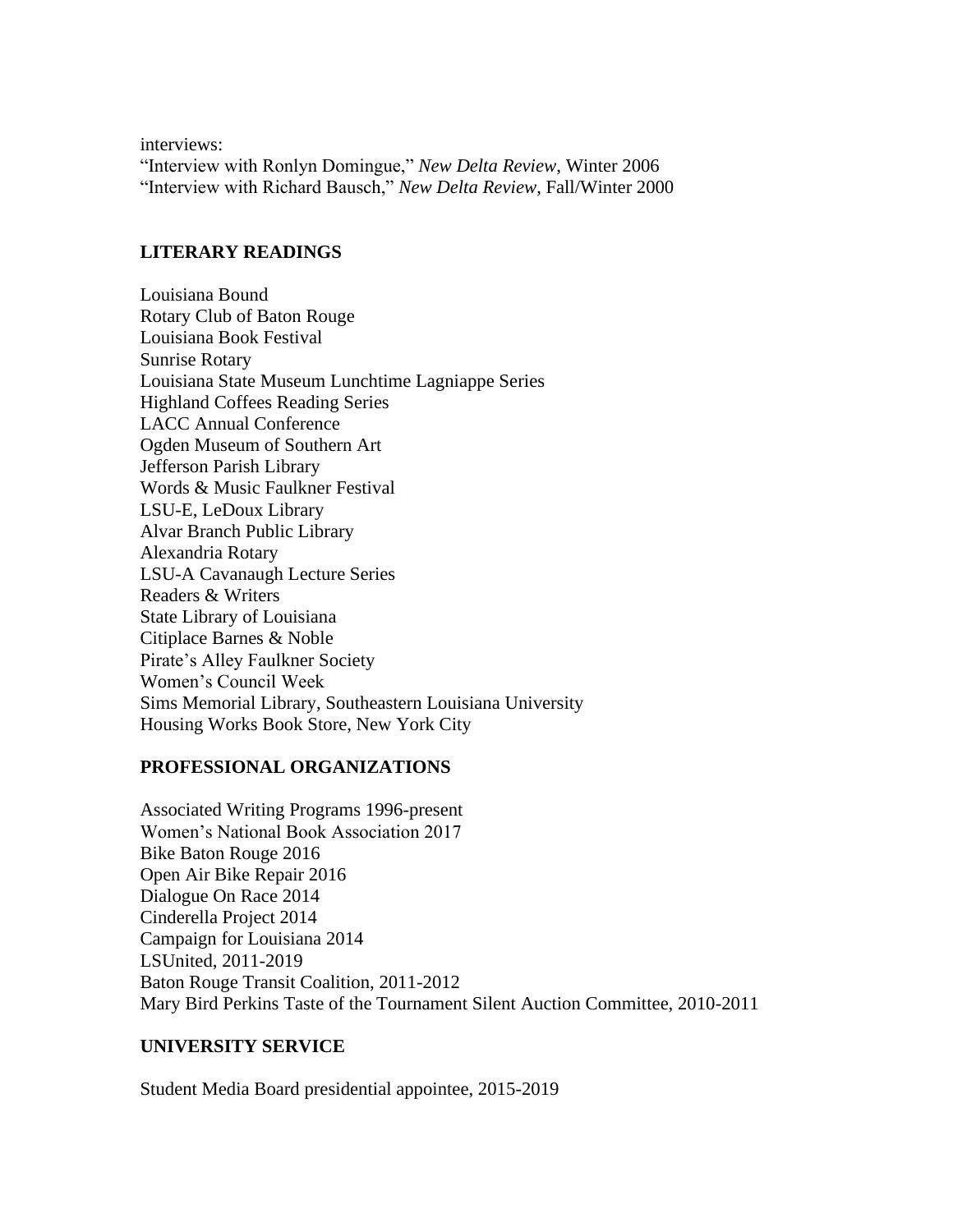MFA in studio arts (photography) Thesis Committee member, 2015 Honors Thesis Committee Member, 2011 Eric Voegelin Institute, Fundraising Committee member, 2011 Ronald D. McNair Research Scholars Program research director, 2004

# **DEPARTMENTAL SERVICE**

Executive Committee, Fall 2020-Spring 2021 Creative Writing Club faculty advisor, Spring 2019-present Awards Committee coordinator, 2007-2020 Grades & Appeals Committee chair, 2018-2019 UWP Personnel Committee co-chair, 2016 Diversity Committee member, 2016 The Allen Project faculty sponsor, 2014-2016 Outreach Committee member, 2013-2015 – created LSU Literary Campus Tour Readers & Writers assistant coordinator, 2014-2015; Board Member, 2008-2017; Coordinator, 2006-2007; co-coordinator and publicity director, 2000-2006; social chair and membership coordinator, 1999-2000 College of Humanities & Social Sciences Faculty Senate, 2009-2013; secretary, 2012- 2013 UWP Workshop On Grading, Portfolio Method presentation, 2010 LSU Day coordinator, 2010 Faculty Mentor, 2003-2004, 2007 Friends of LSU English database manager, 2006-2007 Paco Schoonover Award Committee member, 2006 New Delta Review faculty advisor, 2001-2006 Creative Writing Program assistant to the director, 2000-2006

# **WORKS-IN-PROGRESS**

creative writing handbook full-length play novel short story collection Louisiana reference book

## **ADDITIONAL PROFESSIONAL EXPERIENCE:**

Guest curator, "The Collectible Life of Mignon Faget," West Baton Rouge Museum, August 2019 - January 2021. Copy editor, *Women In the Literary Landscape: A Centennial Publication of the Women's National Book Association*, 2018. Editor, "Staging the West" by Jeremiah Ariaz. *Symphony in the Flint Hills Field Journal*, volume IX. 2017. Symphony in the Flint Hills, Inc. Editor, *Chenier Plain* by Richard B. Crowell, University Press of Mississippi, 2015. Special projects writer, Knock Knock Children's Museum, 2013-2014